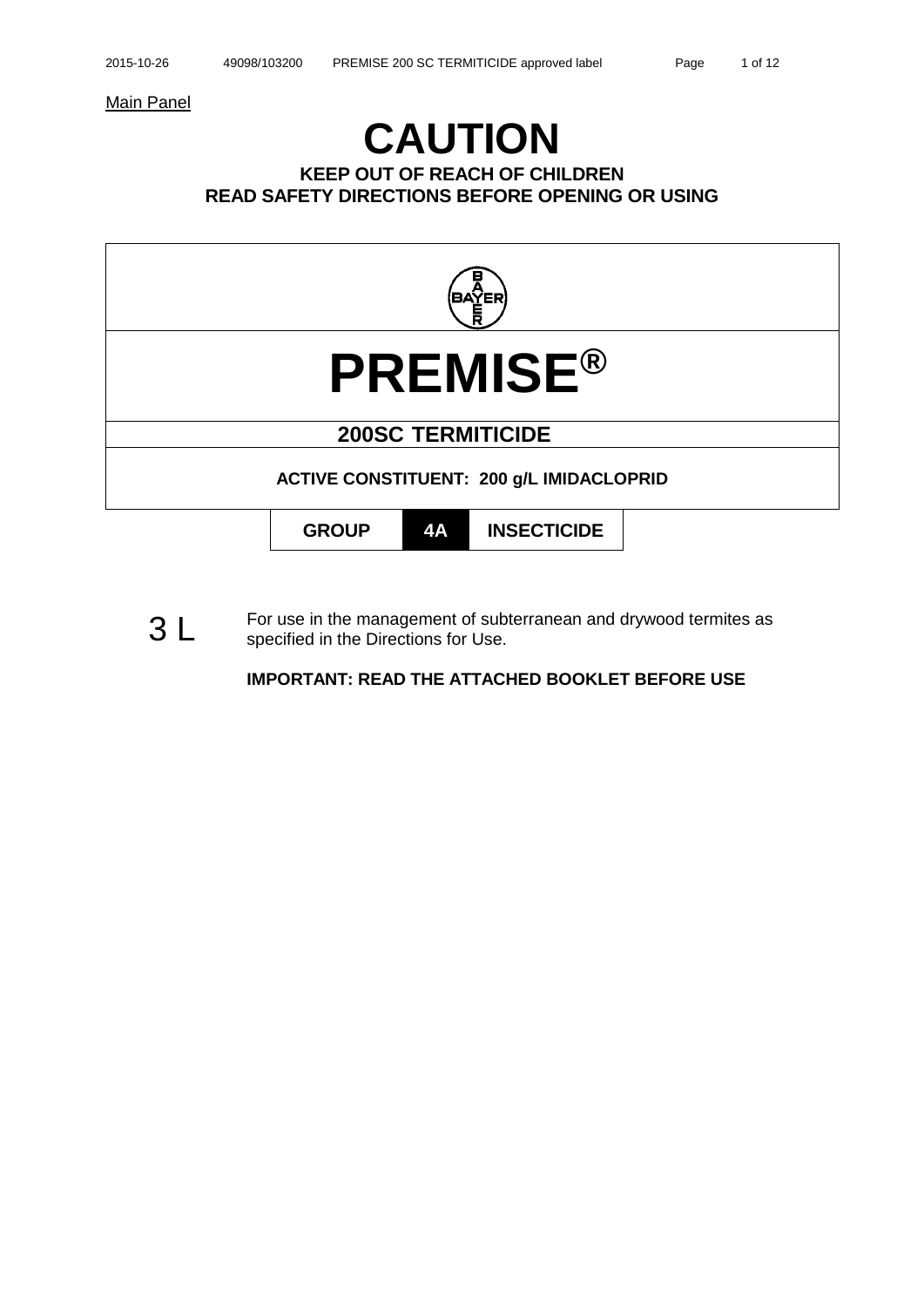Front Page of Booklet

# **CAUTION KEEP OUT OF REACH OF CHILDREN READ SAFETY DIRECTIONS BEFORE OPENING OR USING**

# **PREMISE 200 SC TERMITICIDE**

# **ACTIVE CONSTITUENT: 200 g/L IMIDACLOPRID**

**GROUP 4A INSECTICIDE**

For use in the management of subterranean and drywood termites as specified in the Directions for Use.

## **Storage and Disposal**

Store in the closed, original container in a cool, well-ventilated area. Do not store for prolonged periods in direct sunlight. Triple-rinse containers before disposal. Add rinsings to spray tank. Do not dispose of undiluted chemicals on site. If recycling, replace cap and return clean containers to recycler or designated collection point. If not recycling, break, crush, or puncture and deliver empty packaging to an approved waste management facility. If an approved waste management facility is not available, bury the empty packaging 500 mm below the surface in a disposal pit specifically marked and set up for this purpose, clear of waterways, desirable vegetation and tree roots, in compliance with relevant local, state or territory government regulations. Do not burn empty containers or product. Do not re-use empty containers for any other purpose.

# **Safety Directions**

Harmful if swallowed. May irritate the eyes and skin. Repeated occupational exposure during use may cause allergic disorders. Avoid contact with eyes and skin. When using the product, wear cotton overalls buttoned to the neck and wrist and a washable hat and elbow-length PVC gloves. If clothing becomes contaminated with product or wet with spray, remove clothing immediately. If product or spray on skin, immediately wash area with soap and water. Wash hands after use. After each day's use, wash gloves and contaminated clothing.

# **First Aid**

If poisoning occurs contact a doctor or Poisons Information Centre. Phone 13 11 26.

# **Safety Data Sheet**

Additional information is listed in the Safety Data Sheet.

## **Exclusion of Liability**

This product must be used strictly as directed and in accordance with all instructions appearing on the label and in other reference material. So far is it is lawfully able to do so, Bayer Cropscience Pty Ltd accepts no liability or responsibility for loss or damage arising from failure to follow directions and instructions.

PREMISE<sup>®</sup> is a Registered Trademark of the Bayer Group

APVMA Approval Number: 49098/103200

# **IMPORTANT: READ THIS BOOKLET BEFORE USE**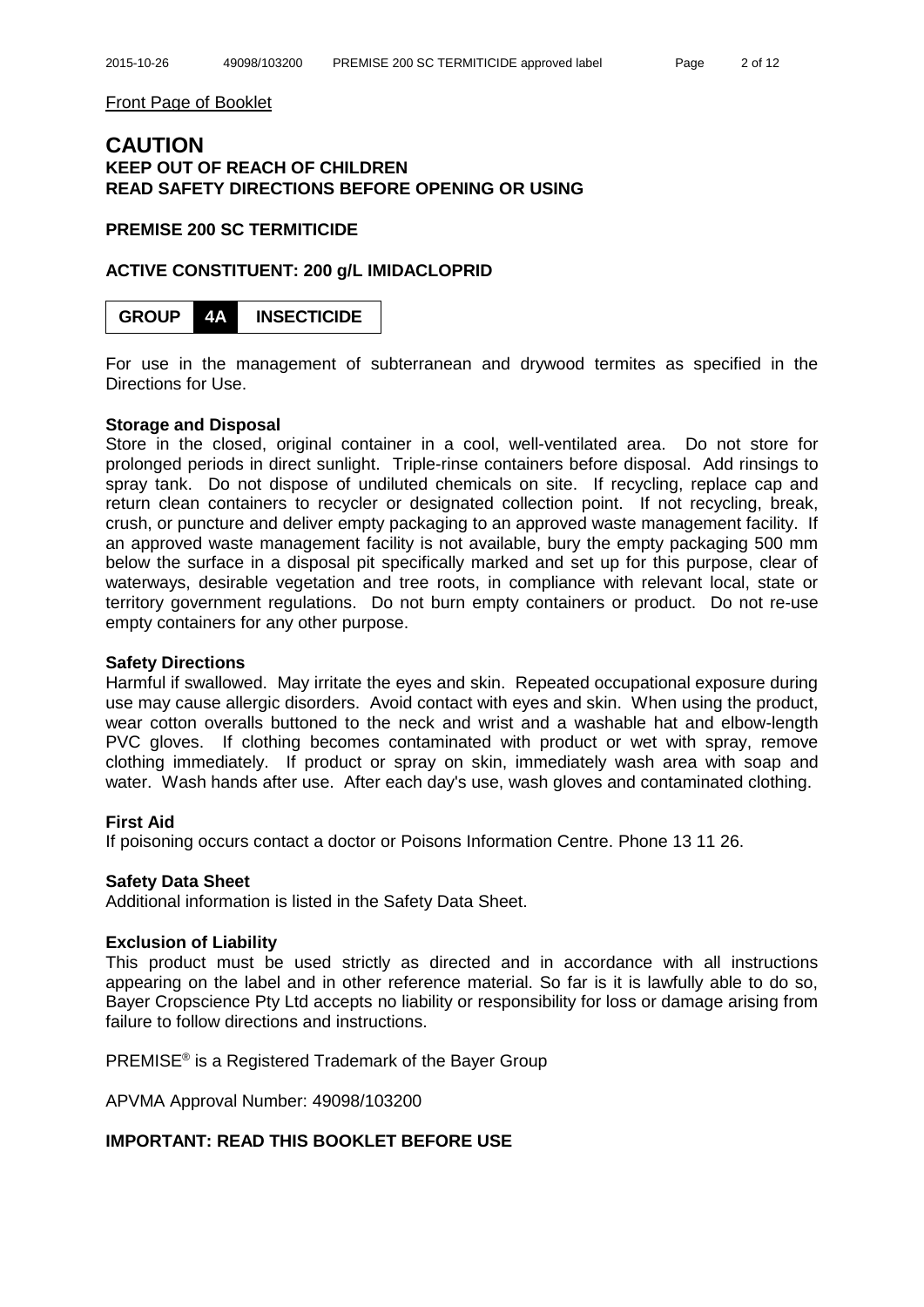Bayer CropScience Pty Ltd ABN 87 000 226 022 Level 1, 8 Redfern Road, Hawthorn East, Victoria 3123 Telephone (03) 9248 6888 Technical enquiries: 1800 804 479 www.environmentalscience.bayer.com.au

# **FOR 24 HOUR SPECIALIST ADVICE IN EMERGENCY ONLY PHONE 1800 033 111**

Drum muster Logo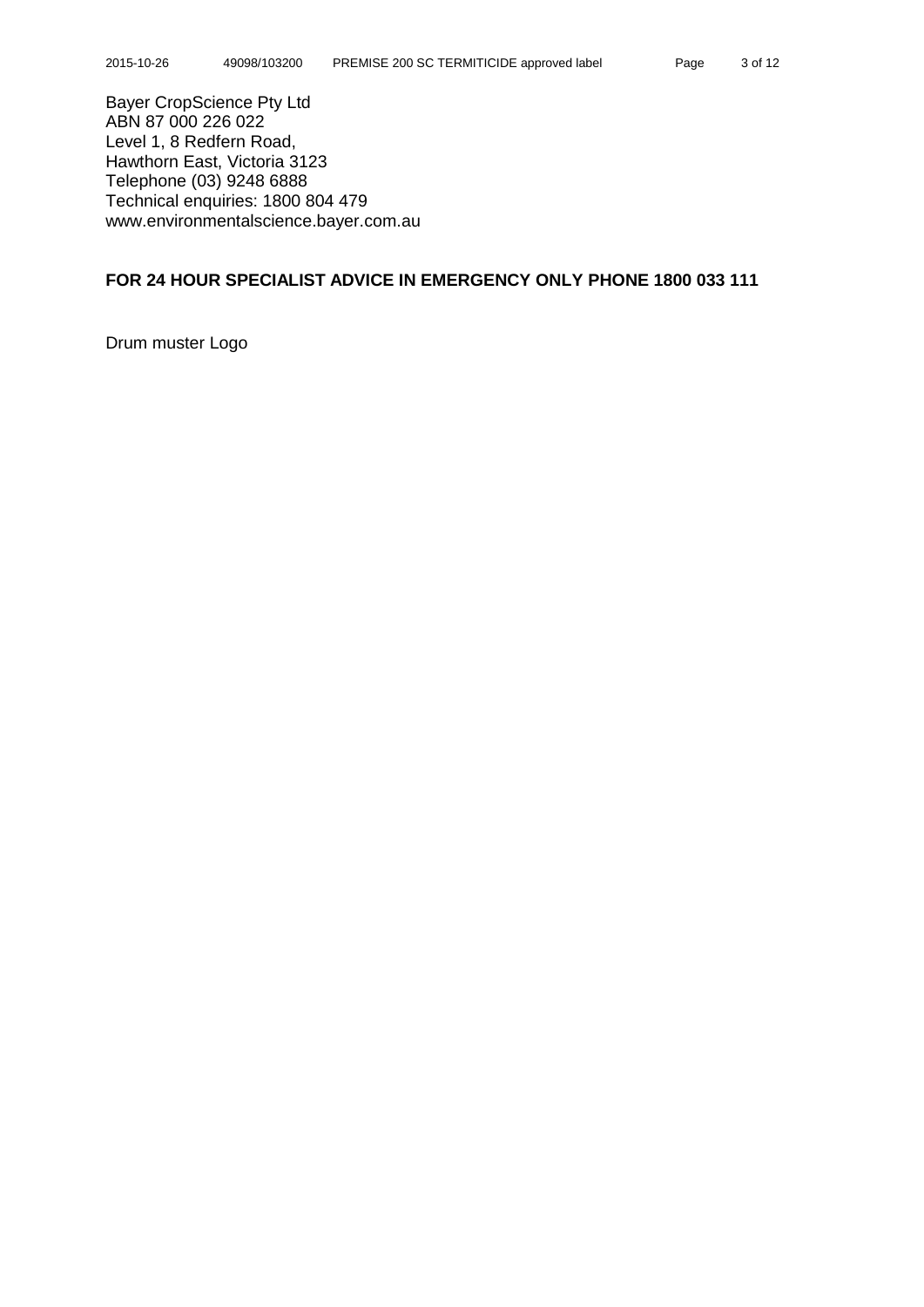# **Booklet**

**Directions for Use** (all states except Tasmania) **Restraints**

DO NOT apply to soils if excessively wet or immediately after heavy rain to avoid run-off of chemical. DO NOT disturb the treated zone with subsequent construction or additions or alterations, paths, steps, flower beds, etc.

DO NOT use at less than indicated label rates.

DO NOT use in cavity walls except for direct treatment of a nest or when applied with a foaming agent, as a dry foam, direct to any other termite activity.

| <b>SITUATION</b>           | <b>PEST</b>        | <b>RATE</b>   | <b>CRITICAL COMMENTS</b>                                                                                |
|----------------------------|--------------------|---------------|---------------------------------------------------------------------------------------------------------|
| Existing buildings:        |                    | Spray         | (See also general instructions)                                                                         |
| Protective                 |                    | solution:     | Mix the required quantity of PREMISE 200 SC                                                             |
| treatments for             |                    |               | TERMITICIDE in water and apply using suitable                                                           |
| existing buildings         | Subterranean       | 250 mL per    | application equipment to form a complete and                                                            |
| including domestic,        | termites           | 100 litres of | continuous treated zone around and under the                                                            |
| industrial,                | (except)           | water         | structure to be protected as per AS.3660.2. The                                                         |
| government and             | <b>Mastotermes</b> |               | treated zone may be created using a combination                                                         |
| commercial                 | darwiniensis)      |               | of conventional spraying and trenching as well as                                                       |
| premises                   |                    |               | soil rodding. Soil injection equipment (rodding)                                                        |
|                            |                    |               | should only be used where trenching and treating                                                        |
| New Buildings*             | <b>Mastotermes</b> | 500 mL per    | the backfill is not possible. Refer also to notes on                                                    |
| <b>External protective</b> | darwiniensis       | 100 litres of | recommended best practice in general instructions                                                       |
| treatments (only)          |                    | water         |                                                                                                         |
| around new                 |                    |               | <b>Perimeter Treatments:</b>                                                                            |
| buildings                  |                    |               | If the building construction is slab-on-ground and<br>the slab is regarded as an intact termite barrier |
|                            |                    |               | then a PREMISE 200 SC TERMITICIDE perimeter                                                             |
|                            |                    |               | treatment around the outside of the structure may                                                       |
|                            |                    |               | be employed.                                                                                            |
|                            |                    |               | PREMISE 200 SC TERMITICIDE Perimeter                                                                    |
|                            |                    |               | treatments should be complete vertical barrier-                                                         |
|                            |                    |               | type treatments applied in accordance with                                                              |
|                            |                    |               | Australian Standard 3660.2 to the external                                                              |
|                            |                    |               | perimeter of the structure.                                                                             |
|                            |                    |               | Concrete paths around the structure should be                                                           |
|                            |                    |               | drilled and injected with PREMISE 200 SC                                                                |
|                            |                    |               | TERMITICIDE solution in order to establish the                                                          |
|                            |                    |               | PREMISE 200 SC TERMITICIDE Perimeter                                                                    |
|                            |                    |               | vertical barrier-type treated zone at the rates                                                         |
|                            |                    |               | prescribed in the general instructions.                                                                 |
|                            |                    |               | If there is any doubt that the slab is not or                                                           |
|                            |                    |               | cannot be determined to be an intact barrier or                                                         |
|                            |                    |               | if the building has a suspended floor then                                                              |
|                            |                    |               | additional horizontal-barrier-type treatments                                                           |
|                            |                    |               | should be employed where termites have                                                                  |
|                            |                    |               | vertical access to the structure. As such                                                               |
|                            |                    |               | expansion joints, cracks in concrete foundation                                                         |
|                            |                    |               | slabs and pilings should be protected with                                                              |
|                            |                    |               | horizontal barrier rates.                                                                               |
|                            |                    |               | In some cases the use of wetting agents or                                                              |
|                            |                    |               | foaming agents may be useful in overcoming non-                                                         |
|                            |                    |               | wetting soils or getting a more even application in                                                     |
|                            |                    |               | areas of difficult access or soil subsidence.                                                           |
|                            |                    |               |                                                                                                         |
|                            |                    |               | If the treated zone is disturbed by earthworks,<br>construction or severe drainage problems it will     |
|                            |                    |               | have to be restored by re-application.                                                                  |
|                            |                    |               |                                                                                                         |
|                            |                    |               | *Conditions apply in Queensland for the<br>application of barrier treatments to new                     |
|                            |                    |               |                                                                                                         |
|                            |                    |               | buildings                                                                                               |
| Service poles and          |                    |               | For new posts treat the bottom of the hole and the<br>backfill using a minimum of 10 L of solution per  |
| fence posts                |                    |               | hole. For existing posts create a continuous                                                            |
|                            |                    |               | treated zone 150 mm wide by soil rodding or                                                             |
|                            |                    |               | spraying the backfilled soil to a depth of 450 mm.                                                      |
|                            |                    |               | Infested posts may also be drilled and injected                                                         |
|                            |                    |               | with spray solution. Note that it is impossible to                                                      |
|                            |                    |               | treat the soil at the bottom of a sound post so                                                         |
|                            |                    |               | future attack via this route cannot be ruled out.                                                       |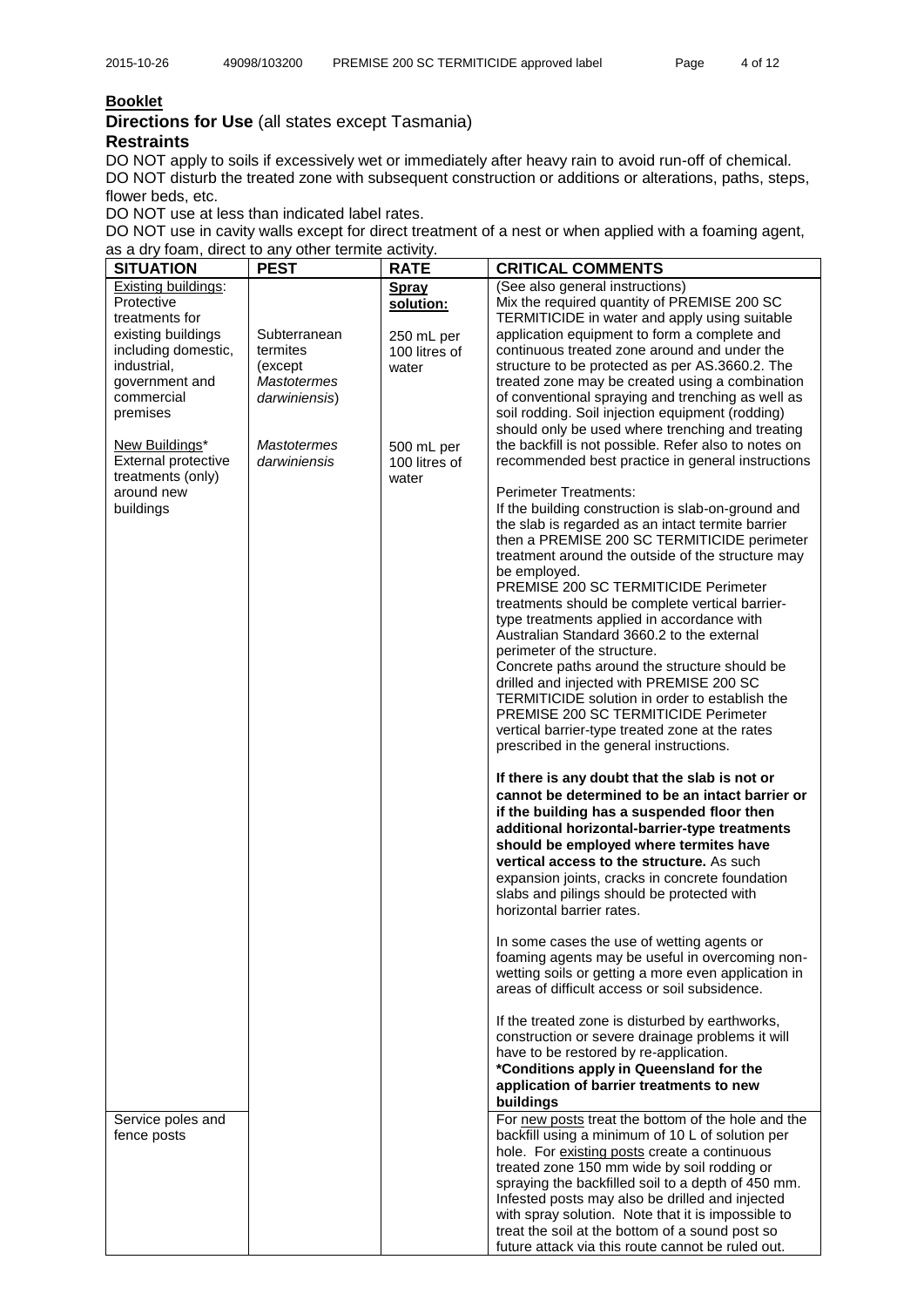| <b>SITUATION</b>                                                                                                                                                    | <b>PEST</b>                                                                                                                        | <b>RATE</b>                                                | <b>CRITICAL COMMENTS</b>                                                                                                                                                                                                                                                                                                                                                                                                                                                                                                                                                                                                                                                                                                  |
|---------------------------------------------------------------------------------------------------------------------------------------------------------------------|------------------------------------------------------------------------------------------------------------------------------------|------------------------------------------------------------|---------------------------------------------------------------------------------------------------------------------------------------------------------------------------------------------------------------------------------------------------------------------------------------------------------------------------------------------------------------------------------------------------------------------------------------------------------------------------------------------------------------------------------------------------------------------------------------------------------------------------------------------------------------------------------------------------------------------------|
| Termite nests<br>(trees, stumps,<br>posts, power or<br>utility poles,<br>mounds, wall<br>cavities)                                                                  | Subterranean<br>termites<br>(except)<br><b>Mastotermes</b><br>darwiniensis)                                                        | Spray<br>solution:<br>250 mL per<br>100 litres of<br>water | Locate the nest by drilling holes into the wall, pole<br>or tree. Make sure that the full size of the nest is<br>identified especially the highest point. Apply at<br>least 20 litres of PREMISE 200 SC TERMITICIDE<br>dilution into the nest through the drill holes. Drill<br>holes should be sealed after application.<br>Note: application to wall cavities behind plaster<br>board may result in water/mud staining of the<br>plasterboard. Use of a dry foam applicator can                                                                                                                                                                                                                                         |
|                                                                                                                                                                     | <b>Mastotermes</b><br>darwiniensis                                                                                                 | 500 mL per<br>100 litres of<br>water                       | reduce this risk and improve distribution within the<br>wall cavity (see below).<br>Ensure that any electrical wiring is located prior to<br>making any application in wall cavities. DO NOT<br>apply in the vicinity of live electrical wires.                                                                                                                                                                                                                                                                                                                                                                                                                                                                           |
|                                                                                                                                                                     |                                                                                                                                    |                                                            | When using foam to inject into nests in trees and<br>other situations it is still important to ensure that<br>the approximate centre of the nest is located and<br>that every effort is taken to ensure that termiticide<br>reaches this area. In many situations cavities may<br>form around a nest within a tree and foam may<br>therefore expand to only fill this cavity if not<br>injected to the correct depth within the tree which<br>corresponds to the nest itself.                                                                                                                                                                                                                                             |
|                                                                                                                                                                     |                                                                                                                                    | Spray                                                      |                                                                                                                                                                                                                                                                                                                                                                                                                                                                                                                                                                                                                                                                                                                           |
| Termites when nest<br>location not known<br>eg. active workings<br>in timber in-service,<br>infested wall<br>cavities and<br>external infested<br>timber situations | Termites:<br>including<br>subterranean<br>termites (eg.<br>Coptotermes spp.<br>Schedorhinoterme<br>s spp.) and<br>drywood termites | solution<br>12.5 mL/ 5 L<br>water                          | Apply only in conjunction with a suitable foaming<br>agent which is capable of delivering a dry foam. (A<br>dry foam is considered to be a foam with an<br>expansion ratio of 1:20 or greater). Foaming<br>agents which have been demonstrated to be non-<br>repellent to termites (e.g. ProFoam) are<br>recommended.                                                                                                                                                                                                                                                                                                                                                                                                     |
|                                                                                                                                                                     |                                                                                                                                    |                                                            | Drill holes into infested wood and inject foam.<br>Progressively drill and inject. Care should be taken<br>not to drill holes too close together or foam will<br>emerge from other holes. It is recommended that<br>drill holes be taped over when not in use.                                                                                                                                                                                                                                                                                                                                                                                                                                                            |
|                                                                                                                                                                     |                                                                                                                                    |                                                            | When applied into a termite gallery system or into<br>a termite infested void the foam expands to<br>thoroughly cover hidden or difficult to reach areas<br>and contacts insects deep within these galleries<br>and voids.                                                                                                                                                                                                                                                                                                                                                                                                                                                                                                |
|                                                                                                                                                                     |                                                                                                                                    |                                                            | Care should be taken to minimise expansion run-<br>off of foam out of application equipment after use.                                                                                                                                                                                                                                                                                                                                                                                                                                                                                                                                                                                                                    |
|                                                                                                                                                                     |                                                                                                                                    |                                                            | DO NOT use this type of application as the sole<br>source of control for active, structural infestations<br>by subterranean termites. It is not a substitute for<br>mechanical alteration or soil treatments designed<br>to provide protection of the structure. For active,<br>structural infestations by subterranean termites,<br>this application method should only be used to<br>supplement an application of PREMISE 200 SC<br>TERMITICIDE to the soil, a termite bait system or<br>other product registered as a sole source for<br>termite management. This application technique<br>is intended as a supplemental tool to kill<br>subterranean termites that are found in above-<br>ground and other locations. |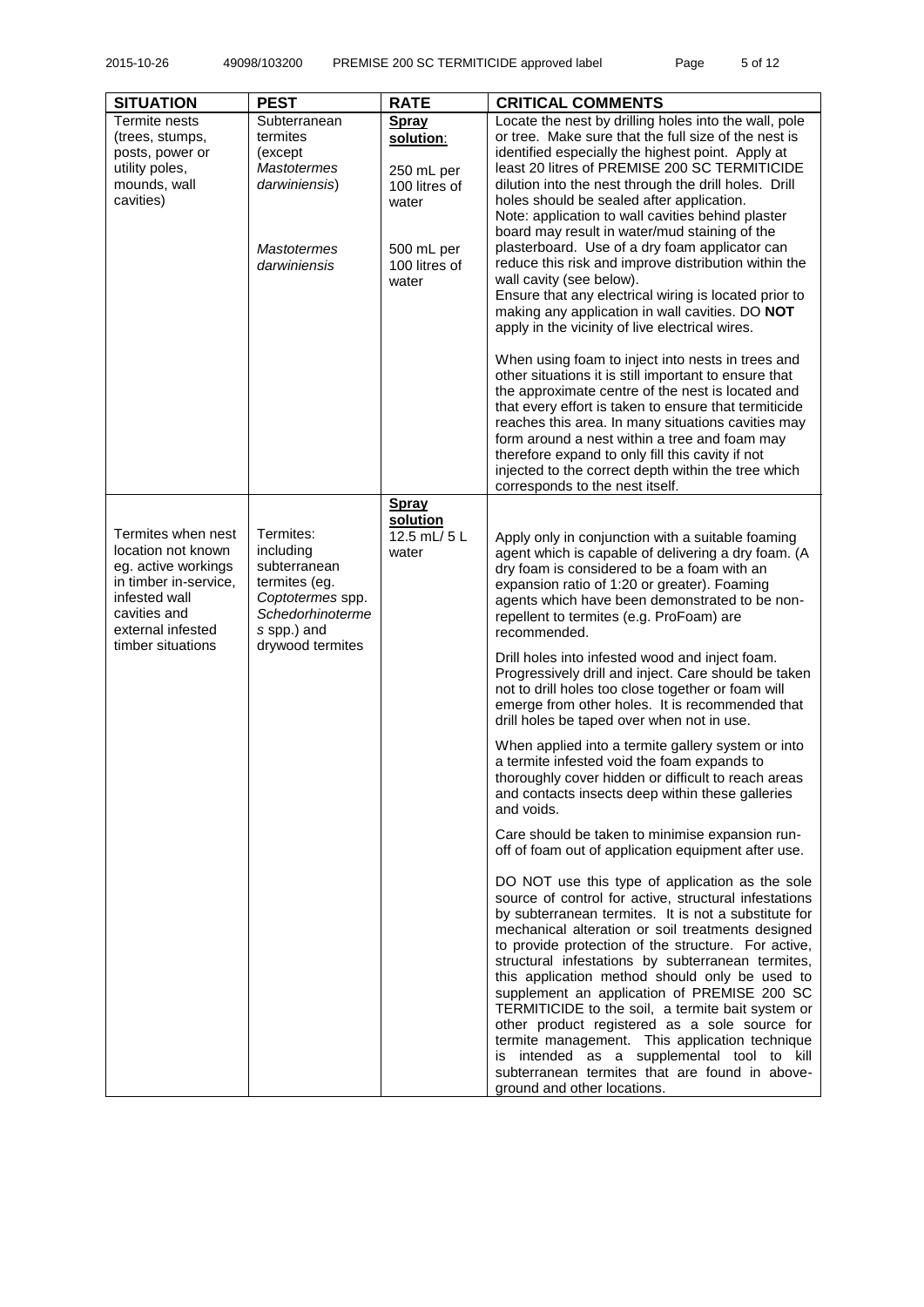| <b>SITUATION</b>                                     | <b>PEST</b>                                                                | <b>RATE</b>                                          | <b>CRITICAL COMMENTS</b>                                                                                                                                                                                                                                                                                                                                                                                                                                                                                                                                                                                                                                                                                                                                            |
|------------------------------------------------------|----------------------------------------------------------------------------|------------------------------------------------------|---------------------------------------------------------------------------------------------------------------------------------------------------------------------------------------------------------------------------------------------------------------------------------------------------------------------------------------------------------------------------------------------------------------------------------------------------------------------------------------------------------------------------------------------------------------------------------------------------------------------------------------------------------------------------------------------------------------------------------------------------------------------|
| Reticulation<br>Systems:                             | Subterranean<br>termites<br>(except<br><b>Mastotermes</b><br>darwiniensis) | Spray solution:<br>250 mL per 100<br>litres of water | The system (refer to the general instructions)<br>must be installed according to the<br>manufacturer's specifications. PREMISE 200<br>SC TERMITICIDE must only be applied via a<br>reticulation system that has been installed with<br>a prepared sand /soil bed of a minimum depth<br>of 100 mm and even compaction. If not<br>possible alternative termite protection needs to                                                                                                                                                                                                                                                                                                                                                                                    |
|                                                      | <b>Mastotermes</b><br>darwiniensis                                         | 500 mL per 100<br>litres of water                    | be arranged for the areas omitted (see<br>General Instructions for further system<br>requirements).                                                                                                                                                                                                                                                                                                                                                                                                                                                                                                                                                                                                                                                                 |
| Perimeter and/or<br>service penetration<br>treatment |                                                                            |                                                      | The system installer must ensure that the<br>installation will result in the application of not<br>less than 250 mL (500 mL for Mastotermes<br>darwiniensis) of product per $m3$ of soil applied<br>in a continuous treated zone not less than 100<br>mm thick. The volume of soil treated and<br>diluted solution applied by a system is<br>dependent on the parameters of the particular<br>system and the type of soil type being present<br>respectively. Guidelines should be sought<br>from the manufacturer. For a treated zone<br>with dimensions of 300 mm deep x 150 mm<br>wide, 5 L per linear metre is suitable for<br>perimeter and/or service penetration only<br>systems. This will be different for systems<br>treating a different volume of soil. |
| Complete under<br>slab installations                 |                                                                            |                                                      | For the horizontal barrier-type treated zone<br>under the slab not less than 20 mL (40 mL for<br>Mastotermes darwiniensis) of product is<br>required per $m^2$ . In addition, the system<br>installer must also ensure that a prepared<br>sand/soil bed of 100 mm depth is provided<br>across the whole of the under slab installation<br>to ensure complete horizontal coverage of the<br>product.                                                                                                                                                                                                                                                                                                                                                                 |

**NOT TO BE USED FOR ANY PURPOSE, OR IN ANY MANNER, CONTRARY TO THIS LABEL UNLESS AUTHORISED UNDER APPROPRIATE LEGISLATION**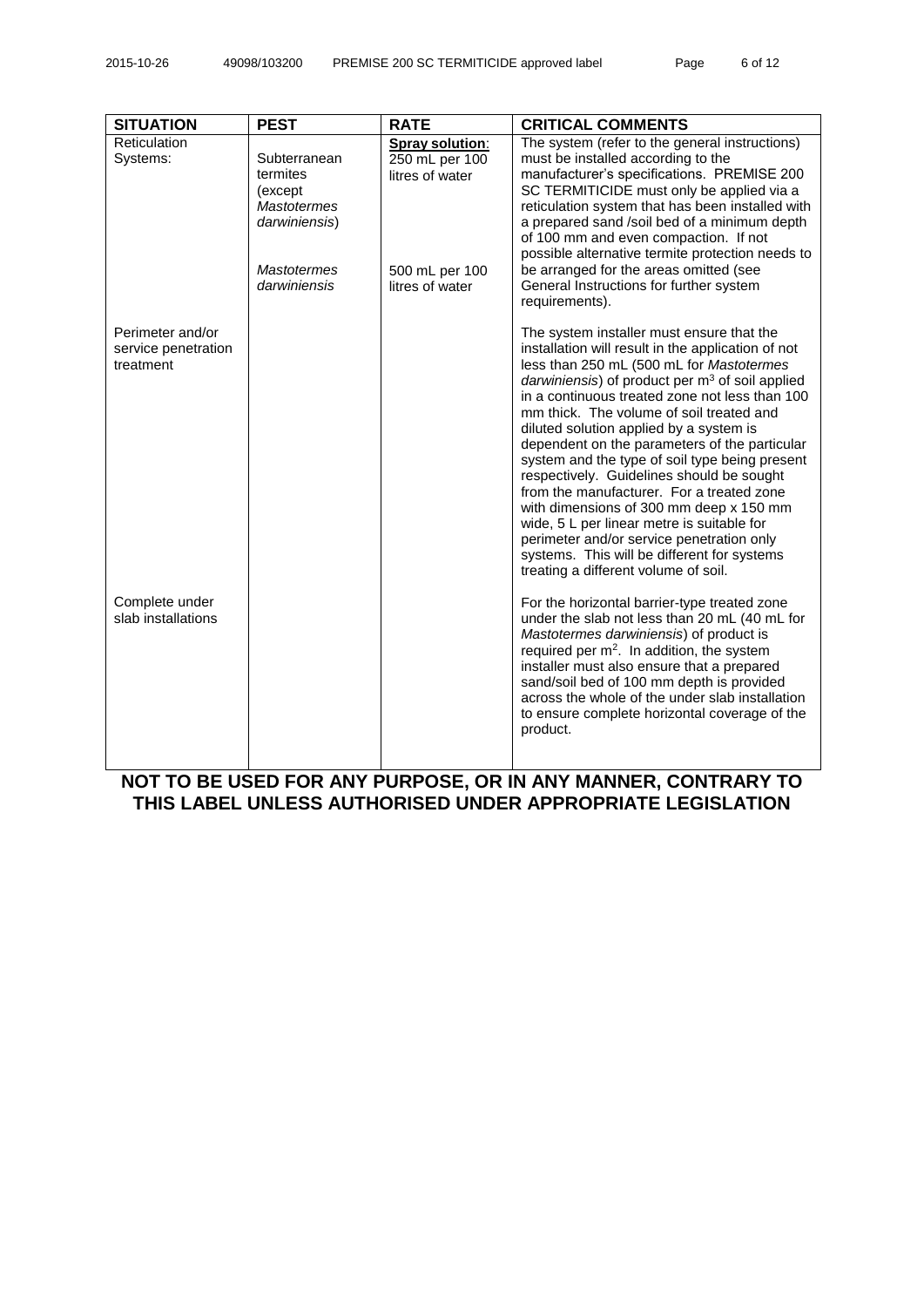## **GENERAL INSTRUCTIONS**

PREMISE 200 SC TERMITICIDE should be considered as part of a program involving the following steps:

1. locate nest and treat where possible;

2. repair or recommend repairs to leaks and drainage as a condition of warranty;

3. improve or recommend improvements to ventilation underneath structures;

4. ensure or recommend sub-floor areas be kept free of stored or waste timber;

5. application of soil treated zone;

6. advice to property owner or manager, that disturbing the soil treated zone e.g. with subsequent additions, alterations or landscaping etc. may render the treatment ineffective unless re-applied or other actions undertaken.

7. continuing efforts to locate and treat the colony in the nest if not eliminated before application of soil treated zone.

8. Post-treatment inspection to confirm success.

9. ongoing inspections, at least annually, as recommended by AS3660 Series.

The purpose of a non-repellent chemical soil treatment for termite management is to establish a continuous chemical treated zone (horizontal and/or vertical as required) between the structure and termite colonies in the soil. The treated zone impedes termite activity and discourages concealed termite entry for the service period. A great deal of care needs to be taken to understand the construction of the building and to apply the spray solution in a manner which ensures a complete treated zone. If the treated zone is not complete or breached, then concealed termite entry may occur. It is sometimes not possible to form a complete treated zone around an existing structure in which case other termite management options and/or more frequent inspections will also need to be undertaken.

#### **Alterations to building to increase effectiveness of treatment**

Alterations include improvements to drainage and sub-floor ventilation, the removal of soil timber contact (e.g. railway sleeper retaining walls) and the provision of access to areas for regular inspection. Poor drainage including rainwater flowing around structure perimeter may compromise the chemical treated zone. **Drainage, ventilation and timber/soil contact problems need to be addressed before treatment.**

#### **Mixing**

To ensure good mixing:

1. Thoroughly clean the spray equipment to remove residues of other formulations from the equipment before using PREMISE 200 SC TERMITICIDE for the first time; and

2. Prior to pouring, shake container vigorously. Then premix the required quantity of PREMISE 200 SC TERMITICIDE with water in a clean bucket before adding it to the half-filled spray tank then top up to full volume. Allow the contents of the tank to be re-circulated.

Note that at the recommended dilution rate PREMISE 200 SC TERMITICIDE will usually dissolve to a clear solution with only a faint odour.

#### **Soil preparation**

Some soils will be difficult to wet (e.g. heavy clay soils) and there will be a greater chance of run-off of liquid from the surface; in these situations it will be necessary to loosen the soil to allow spray solution to percolate to form the treated zone; the soil should be scarified to a depth of at least 80 mm for horizontal barrier-type treatments and below the top of the footing for vertical barrier-type treatments, creating a trench to confine the spray solution to the area to be treated. It may be necessary to add a wetting agent to the spray solution in some situations to improve penetration.

In situations with very heavy soils the complete removal and replacement of the soil with a loam type is recommended in order to form the treated zone. Sandy soils or those based on decomposed granite (ie soils with very low organic matter) should not be used as the replacement material since it is unlikely that optimal residual activity will occur.

In situations where the surface of the soil is very dry or with sandy or porous soils it may be necessary to moisten the soil prior to application of the chemical to prevent loss through piping or excessive percolation.

Soil rodding in heavy clay soil can result in uneven distribution of chemical; the preferred method of installing a treated zone under such circumstances is to trench and backfill (and consider the replacement of soil if necessary).

It is recommended that application volumes given in the directions for use table be used wherever possible. However where soil conditions will not accept application of 100 L/m<sup>3</sup>, the concentration of PREMISE 200 SC TERMITICIDE in the solution should be doubled to 500-1000 mL per 100 L and then apply 50  $\text{L/m}^3$  spray solution. When applying by injection through concrete to such soils, drill hole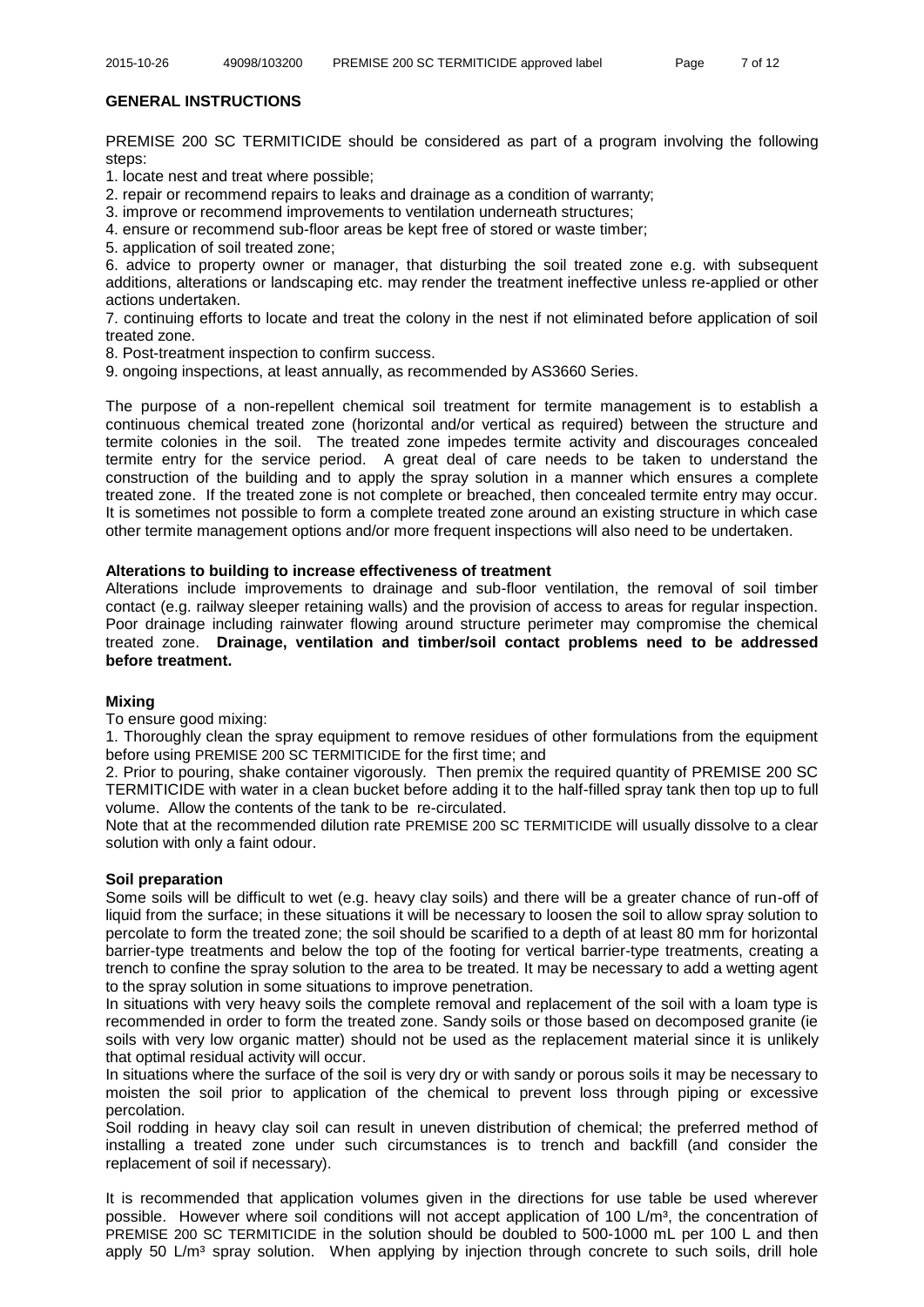spacing should be reduced to 150 mm (1.5 litres per hole) before resorting to the application of higher concentrations in lower volumes.

#### **Treatment of existing buildings**

Authorised persons applying PREMISE 200 SC TERMITICIDE should be familiar with Australian Standard AS3660 Series especially the section which specifies the procedures to apply a chemical soil barrier, and/or the appendix which shows the areas where barrier treatments should be applied to ensure no gaps in treatment.

#### **Treatment of new buildings**

PREMISE 200 SC TERMITICIDE cannot be used for the application of horizontal barrier-type treated zones prior to pouring a slab unless used in a reticulation system certified for that purpose. The initial underslab treatment shall be applied through the reticulation system as soon as possible after a 28-day period following the placement of the slab, but not more than 60 days after placement.

#### **Reticulation systems**

The reticulation system used must be capable of establishing and maintaining complete and continuous treated zones around building perimeters, service penetrations and other possible termite entry points between the structure and the termite colonies in the soil (in accordance with the Australian Standard AS3660 series).

Reticulation systems suitable for this purpose are certified as meeting AS3660 by suitable persons or organisations with the relevant expertise in the area of termite management and engineering construction. The system must allow the application of a minimum 100 mm thick treated zone.

It is strongly recommended that the product user communicates with the builder and sub-contractor to ensure that the reticulation system is, or has been, installed according to the systems manufacturer's specifications and Australian Standard AS 3660 series. Reticulation systems which have been incorrectly installed are likely to increase the chances of the treated zone being compromised by termites.

#### **Thickness of treated zone**

It is recommended that the minimum thickness of any soil treated zone is 100 mm.

#### **HORIZONTAL BARRIER-TYPE TREATMENTS**

This section describes the application of a treated zone intended to fulfil the treatment requirements of a horizontal barrier as per the Australian Standard AS.3660. (Refer to 'Service period' information) Horizontal treated zones are to be applied to deter termites from gaining concealed vertical access to the building sub-structure. Their application may not be necessary if the building construction is slab on ground and the slab can be determined to be an intact termite barrier. Vertical treated zones applied as external perimeters would still need to be employed (see below).

Full horizontal treated zones should cover all areas of sub-floor soil where there is inadequate access or where there is less than 400 mm clearance. Care must be taken to avoid spray shadows, e.g. behind piers.

It may be necessary to loosen the soil to allow the soil to percolate to form the treated zone. The treated zone should surround any connection between the building and the soil.

The use of a marker dye may assist in identifying soils that have been treated.

#### **Full horizontal treated zones beneath concrete slabs**

If termiticide needs to be injected through concrete slabs to create a horizontal treated zone; suitable application equipment should be used to inject termiticide through pre-drilled holes. Use a drill hole spacing between 150 and 300 mm and volumes sufficient to achieve minimum of 5 L spray solution per square metre.

## **Partial horizontal treated zones along weaknesses or gaps in the physical barrier/slab**

When drilling along cracks in slabs, expansion joints, walls and around service penetrations, holes should ideally be drilled no further than 150 mm from the crack, wall, expansion joint or service penetration and should be between 150 – 300 mm apart; where this is not possible because of the building construction these areas cannot be considered to be fully protected and this should be highlighted on paperwork provided to the building owner and subsequently these areas monitored more regularly than other treated areas.

As uneven distribution is likely when applying by this injection method through concrete (i.e. under a slab), increase the application rate to at least 10 litres of spray solution per m<sup>2</sup>. Use a slab injector fitted with a multi-directional tip. When applying through such structures the rod should be held vertically at 90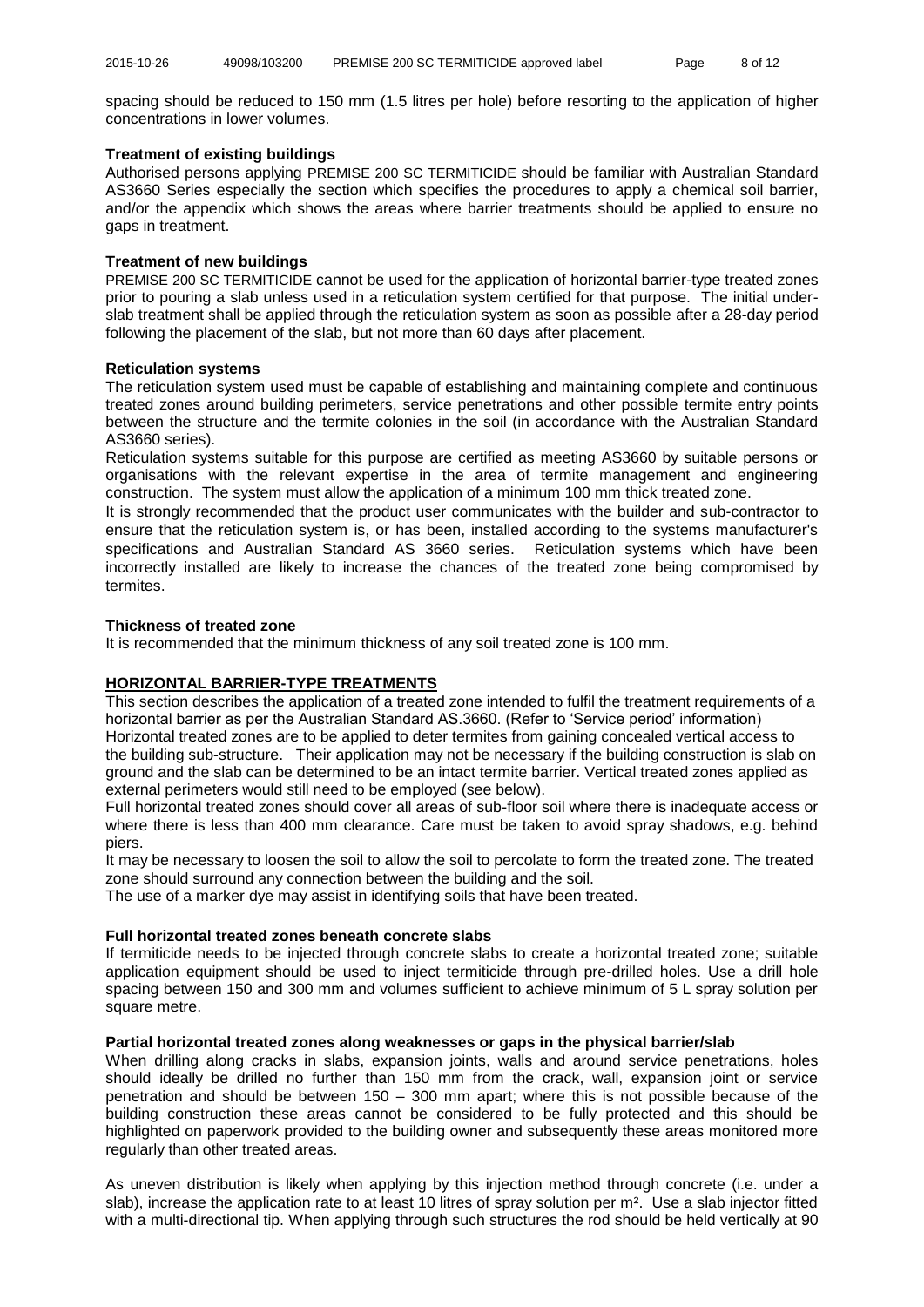degrees to the slab and rotated during application to ensure even distribution. Ensure a strong seal with the top of the drill hole to minimise leakage and that drill holes are plugged after treatment. If soil subsidence has occurred beneath the concrete, the use of a foam carrier may assist in treating critical areas.

The following table shows the recommended volume of spray solution required per hole at various drill hole spacings for full horizontal treated zone application.

| Soil type  | <b>Hole spacing</b> | Number of holes per<br>square metre | Volume per hole to<br>achieve $5 L/m2$                      |
|------------|---------------------|-------------------------------------|-------------------------------------------------------------|
| Heavy clay | 150 mm              | 36                                  | 0.15 L (150 mL)<br>$36 \times 0.15 =$ approx. $5 \text{ L}$ |
| Clay loams | 200 mm              | 25                                  | 0.20 L (200 mL)<br>$25 \times 0.2 = 5$ L                    |
| Loams      | 250 mm              | 20                                  | 0.25 L (250 mL)<br>$20 \times 0.25 = 5$ L                   |
| Sands      | 300 mm              | 17                                  | 0.30 L (300 mL)<br>$17 \times 0.3 =$ approx. $5 \text{ L}$  |

Drill holes should be filled with a moisture proof compound after application to prevent sub-slab moisture rising.

## **VERTICAL BARRIER-TYPE TREATMENTS**

This section describes the application of a treated zone intended to fulfil the treatment requirements of a vertical barrier as per the Australian Standard AS.3660. (Refer to 'Service Period' information)

Vertical treated zones are to be applied to deter termites from gaining concealed horizontal access to a building or structure. The application of at least 100 litres of spray solution per cubic metre of soil is required. They can be created by either trenching and treating soil as it is backfilled (the preferred and most effective method) or by a combination of trenching and soil rodding at the bottom of the trench. Vertical treated zones must extend down to 100 mm below the top of the solid footings if they are to be complete. Where a horizontal treated zone is also used the vertical treated zone must be continuous with it.

Note that termites may gain access behind engaged piers against single brick walls unless the soil is treated on both sides of the wall down to the footing.

Vertical treated zones should be at least 150 mm wide with 1.5 litres of spray solution applied per linear metre per 100 mm depth of treated zone. In most cases the product will soak into the soil below this depth so a minimum rate of 5 L per linear metre is recommended (i.e. to achieve a treated depth of approx. 300 mm). Any variation of dimensions needs to be re-calculated on the basis of applying 100 litres of prepared spray per cubic metre of soil. When using soil rodding equipment to inject termiticide into the bottom of a trench the distance between each rod insertion should be no greater than 150 mm.

#### **Creating a vertical treated zone via drilling and injecting through concrete**

Where trenching and treating soil is not possible (e.g. concrete paths and driveways), drilling and injection of termiticide may be required. Holes should be drilled between 150-300 mm apart and application volumes varied in order to achieve application rates of 100 L termiticide per cubic metre of soil.

The following table shows the recommended volume of spray solution required per hole at various drill hole spacings.

| Hole spacing (mm) | Litres per hole | Soil type  |
|-------------------|-----------------|------------|
| 150               | 1.5             | Heavy clay |
| 200               | 2.0             | Clay loams |
| 250               | 2.5             | Loams      |
| 300               | 3.0             | Sands      |

Drill holes must be resealed after application.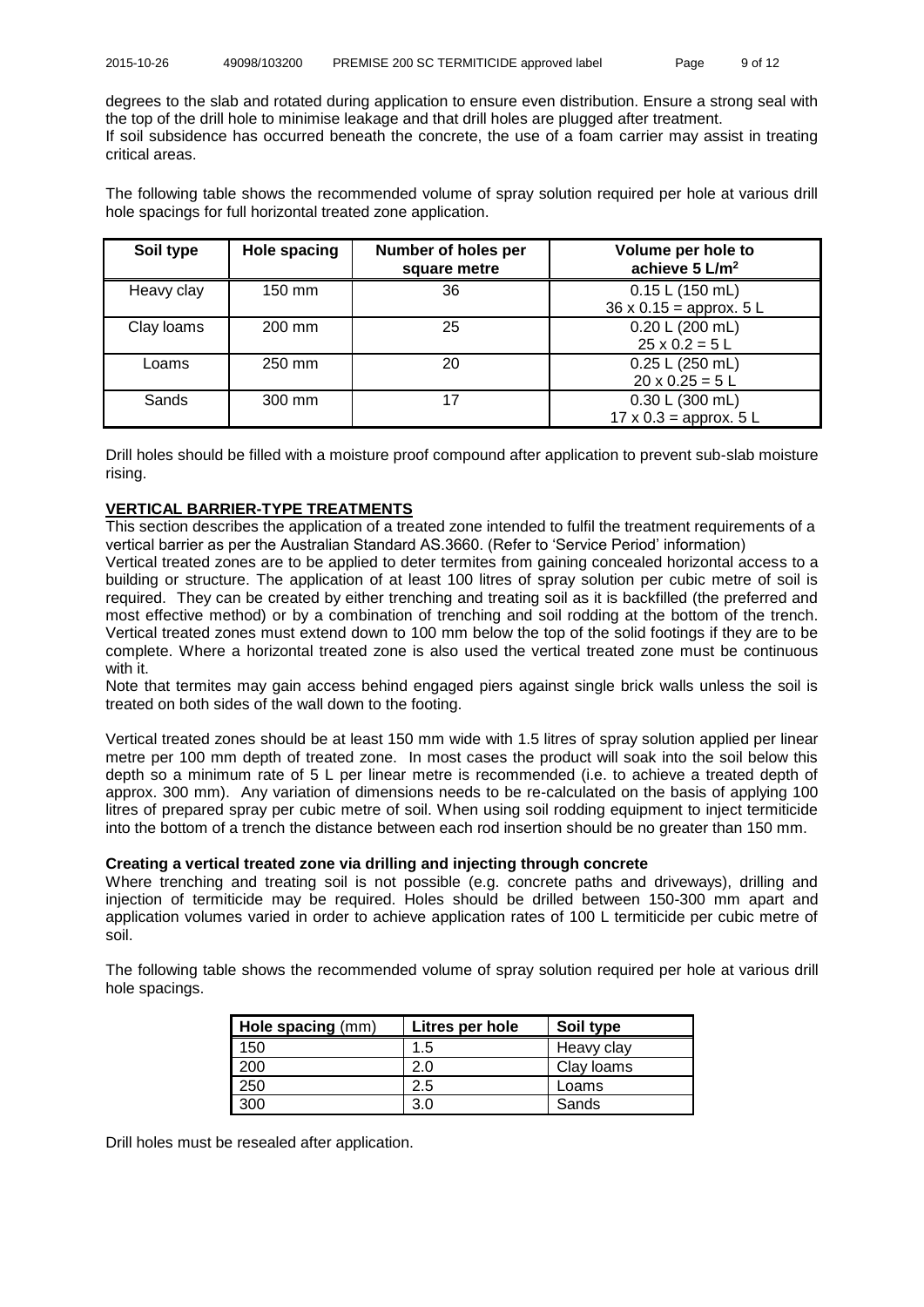#### **EXTERNAL PERIMETER TREATED ZONES**

An external perimeter treated zone should be a minimum of 150 mm wide, a minimum of 80 mm deep and extend not less than 50 mm below the lowest point where the construction below grade could allow concealed termite ingress (or not less than 50 mm below the top of the footing where the building fabric could allow concealed termite ingress).

Application considerations should reflect the installation of vertical barrier-type treatments.

**Foam carriers** may be useful in ensuring that a more even distribution is achieved. However it is important that the foam application be calibrated to ensure that adequate amounts of PREMISE 200 SC TERMITICIDE formulation are applied, depending on the type of foaming application. Where wet foam is used as a means of assisting delivery of a horizontal or vertical treated zone under concrete the horizontal or vertical barrier-type requirements in terms of volume of PREMISE 200 SC TERMITICIDE dilution used must be met.

Mix the appropriate concentration of PREMISE 200 SC TERMITICIDE in water and add the manufacturer's recommended quantity of foam agent (see table below for foaming recommendations). Apply sufficient volume of PREMISE 200 SC TERMITICIDE foam alone or in combination with liquid solution to provide a continuous treated zone at the recommended rate.

| Overview of mixing rates to create foam from enough<br>PREMISE 200 SC TERMITICIDE to treat 1 m <sup>3</sup> |                    |                             |                                                 |                                                                            |                                          |
|-------------------------------------------------------------------------------------------------------------|--------------------|-----------------------------|-------------------------------------------------|----------------------------------------------------------------------------|------------------------------------------|
| <b>PREMISE 200 SC</b><br><b>TERMITICIDE</b><br>$(mL)^*$                                                     | Litres of<br>water | Foam<br>expansion<br>ratio  | <b>Nominal</b><br>expanded<br>volume of<br>foam | <b>Concentration</b><br>of liquid<br>(i.e. liquid<br>component of<br>foam) | Foam type                                |
| 12.5<br>$(2.5$ g active<br>ingredient)                                                                      | 5                  | 1:1<br>(i.e. not<br>foamed) | 5L                                              | 0.05%                                                                      | Not applicable<br>(standard<br>solution) |
| 12.5<br>12.5                                                                                                | 2.5<br>5           | 5:1<br>5:1                  | 12.5L<br>25L                                    | 0.1%<br>0.05%                                                              | wet foam                                 |
| 12.5<br>12.5                                                                                                | 2.5<br>5           | 10:1<br>10:1                | 25 L<br>50 L                                    | 0.1%<br>0.05%                                                              |                                          |
| 12.5<br>12.5                                                                                                | 2.5<br>5           | 20:1<br>20:1                | 50 L<br>100L                                    | 0.1%<br>0.05%                                                              | very dry foam                            |
| *Add the manufacturer's recommended quantity of foam agent to the PREMISE 200 SC TERMITICIDE                |                    |                             |                                                 |                                                                            |                                          |

solution

It is important to note that the expanded volume of foam contains more air than liquid and that the concentration of imidacloprid is only based on the initial volume that is mixed.

#### **Use as a dry foam for direct application to areas of termite activity**

For treatment of termite nests, application to wall voids or others areas of termite activity remote from the nest only the 0.05% treatment rate should be used.

It is recommended that the volume of space to be treated be estimated first prior to mixing quantities of foam. If the volume to be treated is significantly less than 50 or 100 L then the amount of PREMISE 200 SC TERMITICIDE concentrate and water used needs to be adjusted to maintain the concentration of 0.05% in the target volume. Examples of this are illustrated below:

| Volume of<br><b>PREMISE 200 SC</b><br><b>TERMITICIDE</b><br>concentrate (mL) | <b>Amount of active</b><br>ingredient<br>(g) | <b>Volume of</b><br>water<br>(L) | <b>Expansion ratio of</b><br>foam | <b>Volume of foam</b><br>to be expected |
|------------------------------------------------------------------------------|----------------------------------------------|----------------------------------|-----------------------------------|-----------------------------------------|
| 12.5                                                                         | 2.5                                          |                                  | 20:1                              | 100                                     |
|                                                                              |                                              |                                  | 20:1                              | 80                                      |
| 7.5                                                                          |                                              |                                  | 20:1                              | 60                                      |
|                                                                              |                                              |                                  | 20:1                              |                                         |

#### **Colonies not in contact with ground**

Occasionally, subterranean termites establish a colony in a building without having contact with the soil because they have access to a continuous supply of moisture (e.g. faulty plumbing or leaky roof). Such colonies may not be affected by a soil treatment alone and should be treated by direct nest application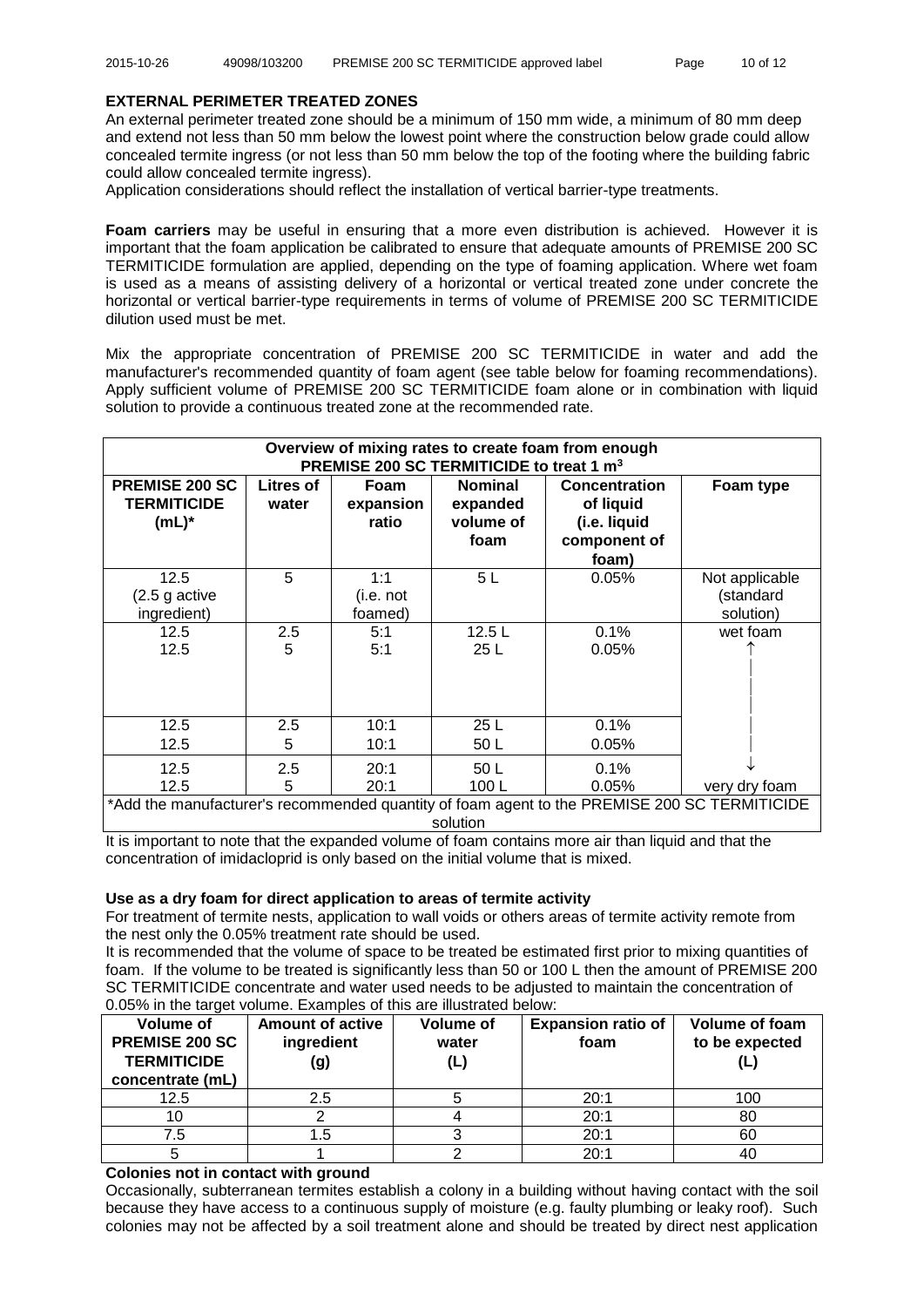(such as with the dry foam recommendations referred to above; with the ready-to-use PREMISE Foam Insecticide) or by other indirect procedures (e.g. use of a colony eradicant dust or baiting system).

#### **Re-inspection**

Re-inspection within 3 months of treatment is recommended.

#### **Service Period**

Data from Australian trials and seven years of commercial use has shown that a correctly administered application of PREMISE 200 SC TERMITICIDE can deter concealed entry by subterranean termites (except *Mastotermes)* for five years in areas South of the Tropic of Capricorn. A minimum period of two years applies for all other areas and one year for *Mastotermes* in all areas.

The actual period of protection will depend on regional and site specific details such as termite pressure, climatic and soil conditions and subsequent soil disturbance. Users are advised to contact Bayer Environmental Science on 1800 804 479 for more specific advice for your area if required.

Data from Australian trials has demonstrated that termites can travel through the treated zone under extreme conditions; however termite activity subsequently ceased in the trial where this occurred, indicating that the protective effect conferred by the PREMISE 200 SC TERMITICIDE treated zone can still be effective even if penetration through the barrier occurs. Following the expected periods indicated above the treated zone may still therefore exhibit delayed mortality or other sub-lethal effects leading to death of termites or reduction in their ability to cause damage (i.e. impeding termite activity and deterring concealed entry). The relationship between delayed mortality and cessation of feeding damage has not been entirely quantified and if in doubt more regular monitoring is recommended as appropriate for the level of activity identified. To re-establish the conventional treated zone re-application at full rates is required.

Regular competent inspection is recommended as part of an ongoing termite management programme. Inspections should be carried out at least annually and concurrently, efforts be made to eliminate termite colonies in the area.

#### **RESISTANCE WARNING**



For insecticide resistance management, Premise 200 SC Termiticide is a Group 4A insecticide. Some naturally occurring insect biotypes resistant to Premise and other Group 4A insecticides may exist through normal genetic variability in any insect population. The resistant individuals can eventually dominate the insect population if Premise or other Group 4A insecticides are used repeatedly. The effectiveness of Premise on resistant individuals could be significantly reduced. Since occurrence of resistant individuals is difficult to detect prior to use, Bayer CropScience Pty Ltd. accepts no liability for any losses that may result from the failure of Premise to control resistant insects. Premise may be subject to specific resistance management strategies. For further information contact your local supplier or Bayer Environmental Science representative.

## **PROTECTION OF WILDLIFE, FISH, CRUSTACEANS AND ENVIRONMENT**

DO NOT contaminate ponds, waterways and drains with this product or used container.

## **STORAGE AND DISPOSAL**

Store in the closed, original container in a cool, well-ventilated area. Do not store for prolonged periods in direct sunlight. Triple-rinse containers before disposal. Add rinsings to spray tank. Do not dispose of undiluted chemicals on site. If recycling, replace cap and return clean containers to recycler or designated collection point. If not recycling, break, crush, or puncture and deliver empty packaging to an approved waste management facility. If an approved waste management facility is not available, bury the empty packaging 500 mm below the surface in a disposal pit specifically marked and set up for this purpose, clear of waterways, desirable vegetation and tree roots, in compliance with relevant local, state or territory government regulations. Do not burn empty containers or product. Do not re-use empty containers for any other purpose.

## **SAFETY DIRECTIONS**

Harmful if swallowed. May irritate the eyes and skin. Repeated occupational exposure during use may cause allergic disorders. Avoid contact with eyes and skin. When using the product, wear cotton overalls buttoned to the neck and wrist and a washable hat and elbow-length PVC gloves. If clothing becomes contaminated with product or wet with spray, remove clothing immediately. If product or spray on skin, immediately wash area with soap and water. Wash hands after use. After each day's use, wash gloves and contaminated clothing.